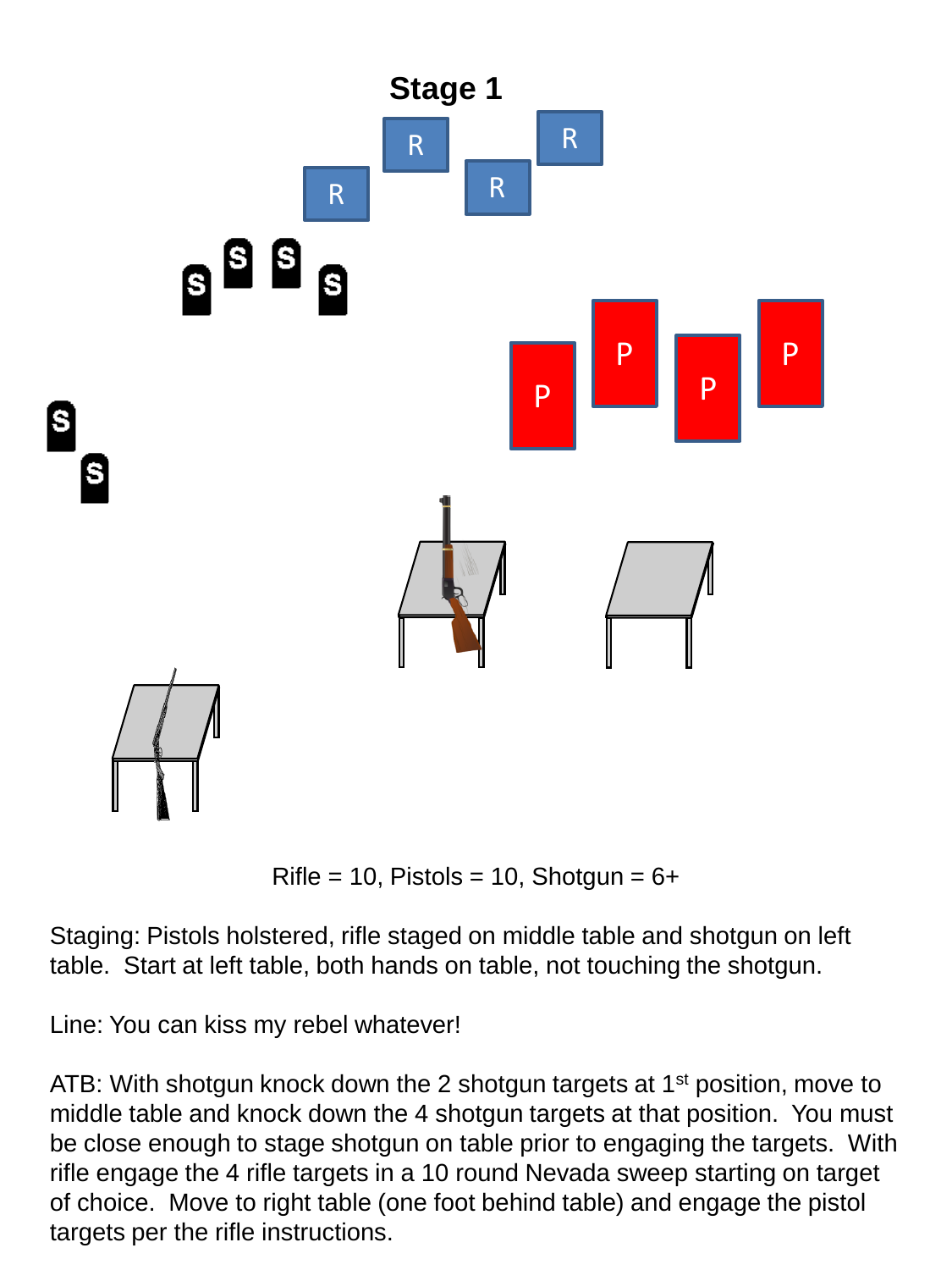

Rifle = 10, Pistols = 10, Shotgun =  $4+$ 

Staging: Pistols staged on right table, rifle and shotgun staged on left table. Start at either table, both hands on hat.

Line: I see trouble coming!

ATB: If starting at left table with shotgun knock down the 4 shotgun targets in any order. Next with rifle engage the rifle targets by first double tapping the two middle targets, then triple tap the two outer targets. Move to the right table, engage the pistol targets per the rifle instructions. After use, pistols may be returned to table or holstered.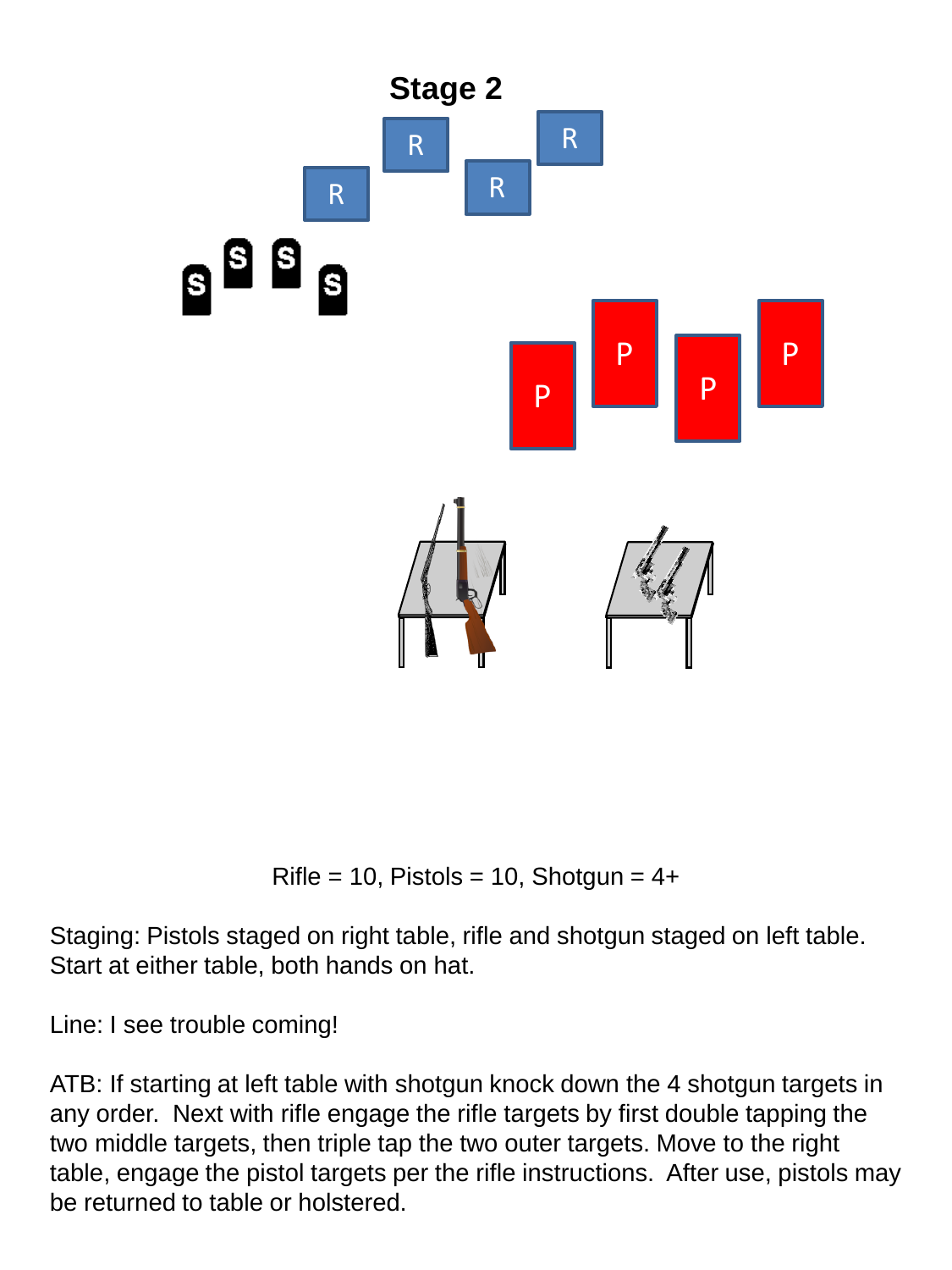

Round Count: Rifle: 10, Pistols: 10, Shotgun: 4+

Staging: Rifle in hands, shotgun on table. Pistols are holstered. Start standing with one foot touching the start plate.

Line: Not happening!

ATB: With rifle, knock down the five plates and place any remaining rounds on the dump target. Only misses on the dump target or plates left standing count as misses. Make rifle safe on table. Shooter's choice of shotgun and pistols order. With pistols engage the 2 pistol targets in a 2-6-2 sweep starting on either end. With shotgun knock down the 4 shotgun targets in any order.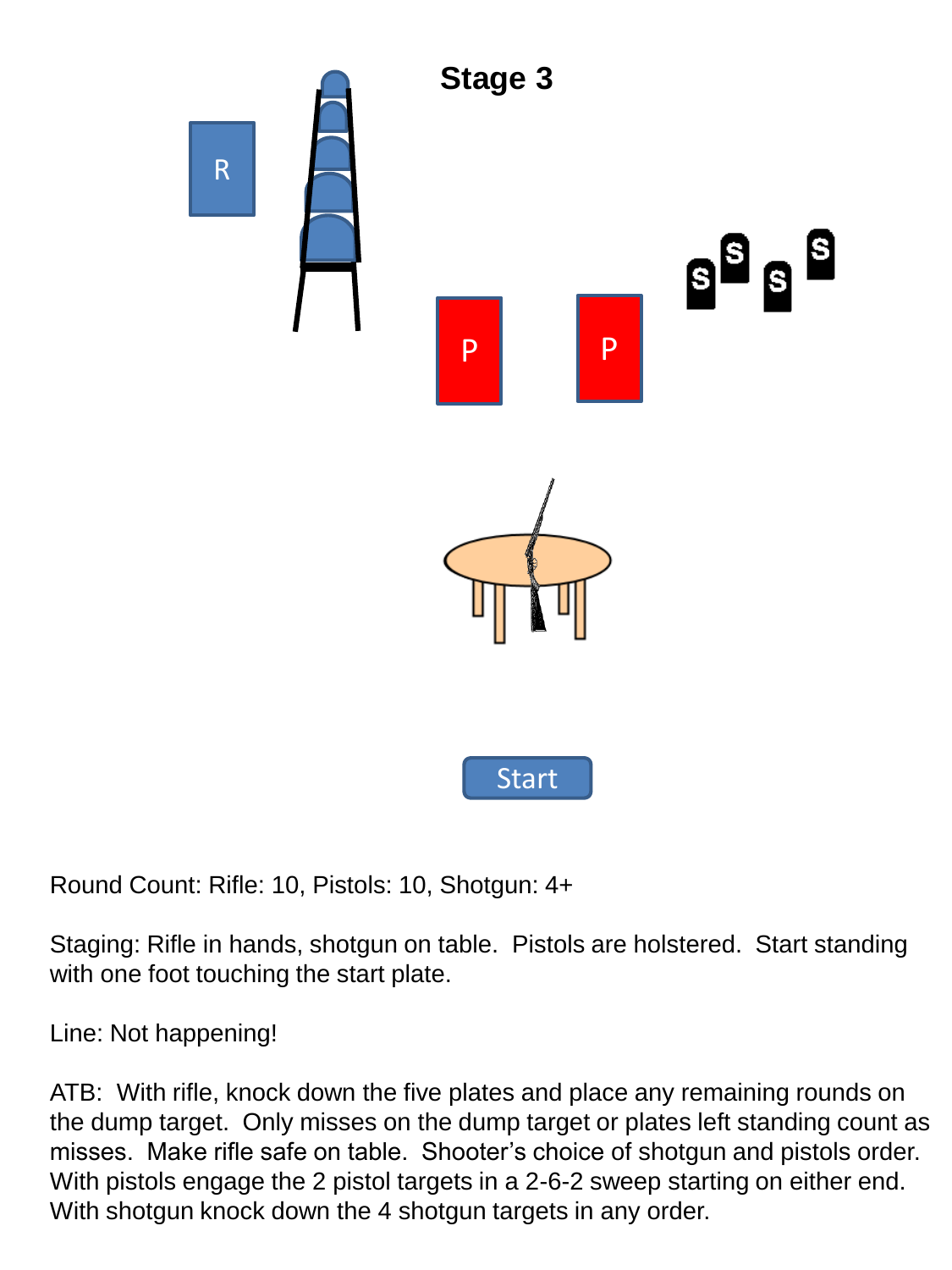

Round Count: Rifle: 10, Pistols: 10, Shotgun: 2

Staging: Rifle in hands, shotgun on table. Pistols are holstered. Start standing with one foot touching the start plate.

Line: Raw time rules!

ATB: With rifle, place all 10 rounds on the rifle target. Make rifle safe on table. Shooter's choice of shotgun and pistols order. With pistols place 10 rounds on pistol target(s) of choice. With the shotgun engage any shotgun target(s), don't need to knock them down. Why don't you need to knock them down you ask: because misses on this stage don't count. But you must shoot the proscribed number of shots and "P"s do count. Try not to screw it up!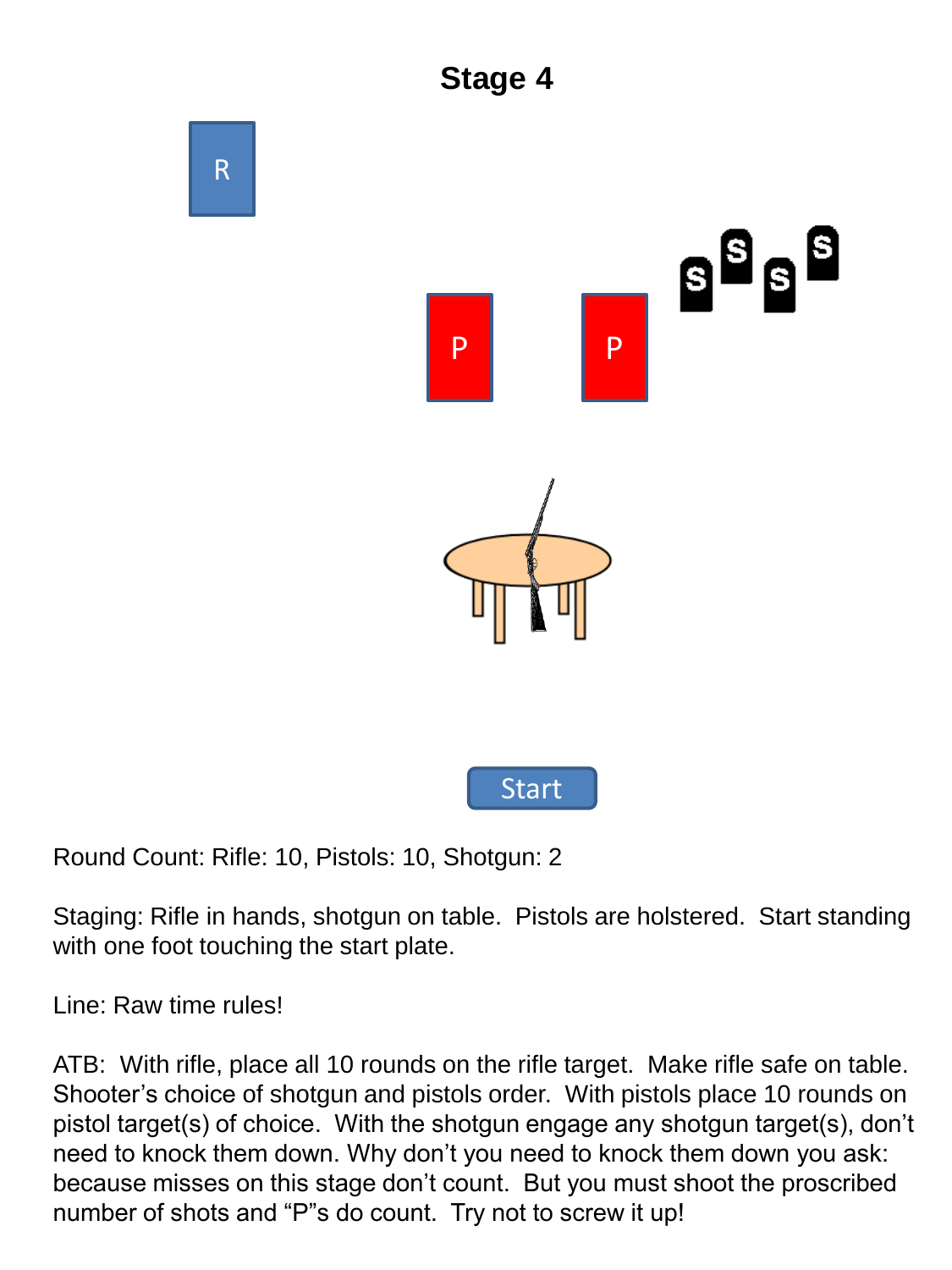

Rifle = 10, Pistols = 10, Shotgun =  $4+$ 

Staging: Pistols holstered, rifle on left table, shotgun on right table. Start standing a position of choice, hands on shotgun or pistols.

Line: This town ain't big enough for the two of us!

ATB: If starting at left position (must have at least one foot behind fence), with first pistol, starting on either end sweep pistol targets and then double tap the middle target. Repeat instructions with second pistol. Move to left table and with rifle engage the rifle targets per the pistol instructions. Move to right table and with the shotgun knock down the four shotgun targets in any order.